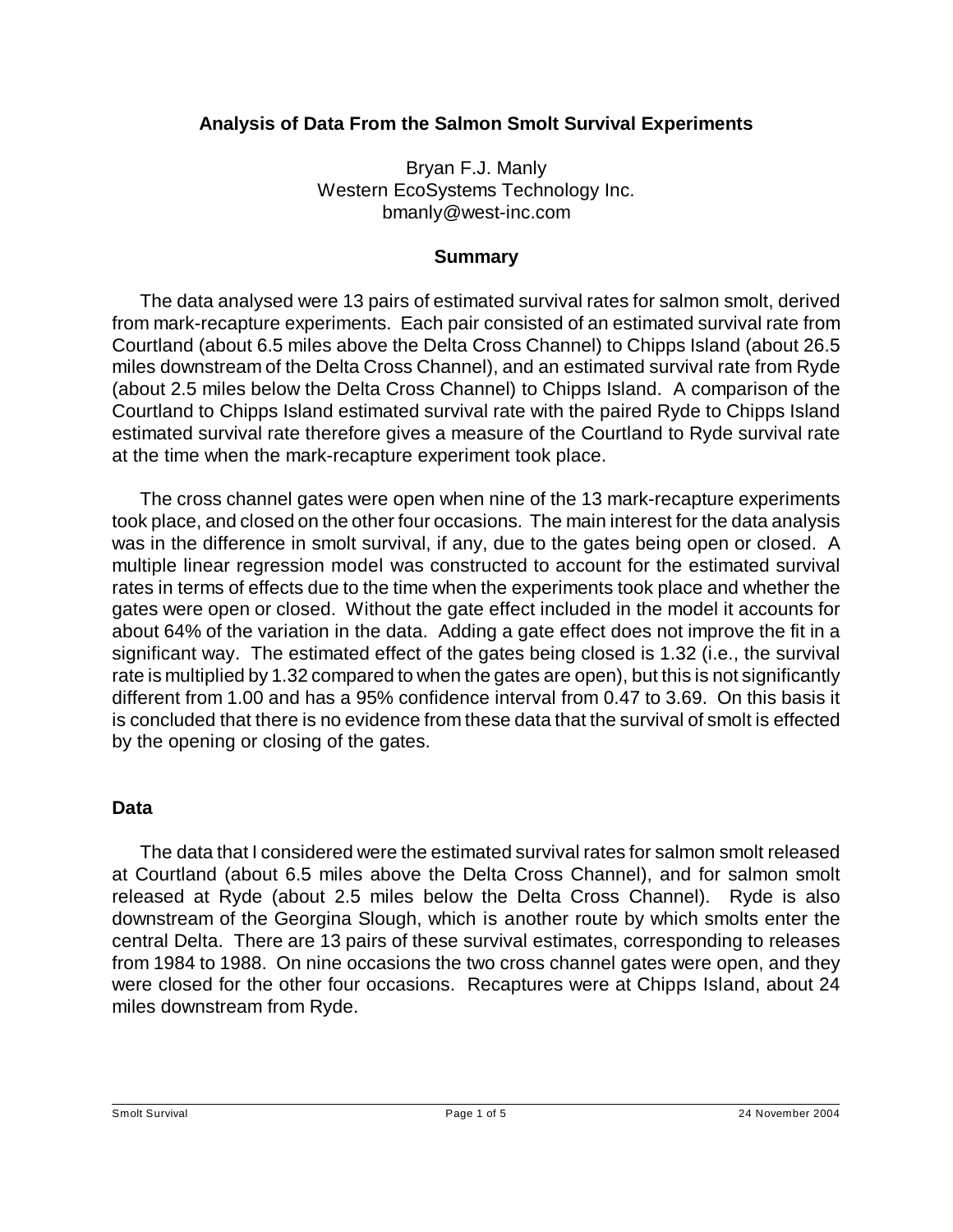### **Regression Model**

Rather than looking at simple ratios, I constructed a regression model to account for the variation in the data. Considering first the estimated survival from Ryde to Chipps Island, I assumed that this may vary with time. The model that I used was therefore

$$
ln(S_{1i}) = ln(\phi_i) + e_{1i},
$$
 (1)

where  ${\sf S}_{\rm \tau i}$  is the ith Ryde to Chipps Island estimated survival rate,  $\sf \varphi_i$  is the true survival rate at that time, and  $e_{1i}$  is the error of estimation. The reason for using logarithms here was to be able to relate the Ryde to Chipps Island survival rate to the Courtland to Chipps Island survival rate, as will now be explained.

The Courtland to Chipps Island survival rate is expected to be lower than the Ryde to Chipps Island survival rate because some smolt will not survive the passage from Courtland to Ryde. If it is assumed that the Courtland to Ryde survival rate is approximately constant at  $\theta$ , then a model for the Courtland to Chipps Island estimated survival rate similar to that of equation (1) becomes

$$
In(S_{2i}) = In(\theta \varphi_i) + e_{2i},
$$

or equivalently

$$
\ln(S_{2i}) = \ln(\phi_i) + \ln(\theta) + e_{2i},
$$
 (2)

where  $S_{2i}$  is the estimated Courtland to Chipps Island survival for the ith time period.

Equation (2) makes no allowance for the survival from Courtland to Ryde being affected by the gates being closed. This can be accounted for by assuming that when the two gates are open the survival rate from Courtland to Ryde is  $\theta$ , but that if the gates are closed then this survival rate changes to  $\theta\delta$ . Equation (2) then becomes

$$
\ln(S_{2i}) = \ln(\varphi_i) + \ln(\theta) + G_i \ln(\delta) + e_{2i},
$$
\n(3)

where  $G_i = 1$  if the gates are closed, but is otherwise 0.

Equations (1) and (3) can now be combined into a single regression equation for estimation purposes. This is

$$
ln(S_i) = ln(\Phi_i) + CR{ln(\theta) + G_i}ln(\delta)) + e_i,
$$
\n(4)

where  $S_i$  is an estimated survival rate for the ith time period, and  $CR = 0$  if the estimate is for survival from Ryde to Chipps Island, or is 1 if the estimate is for Courtland to Ryde to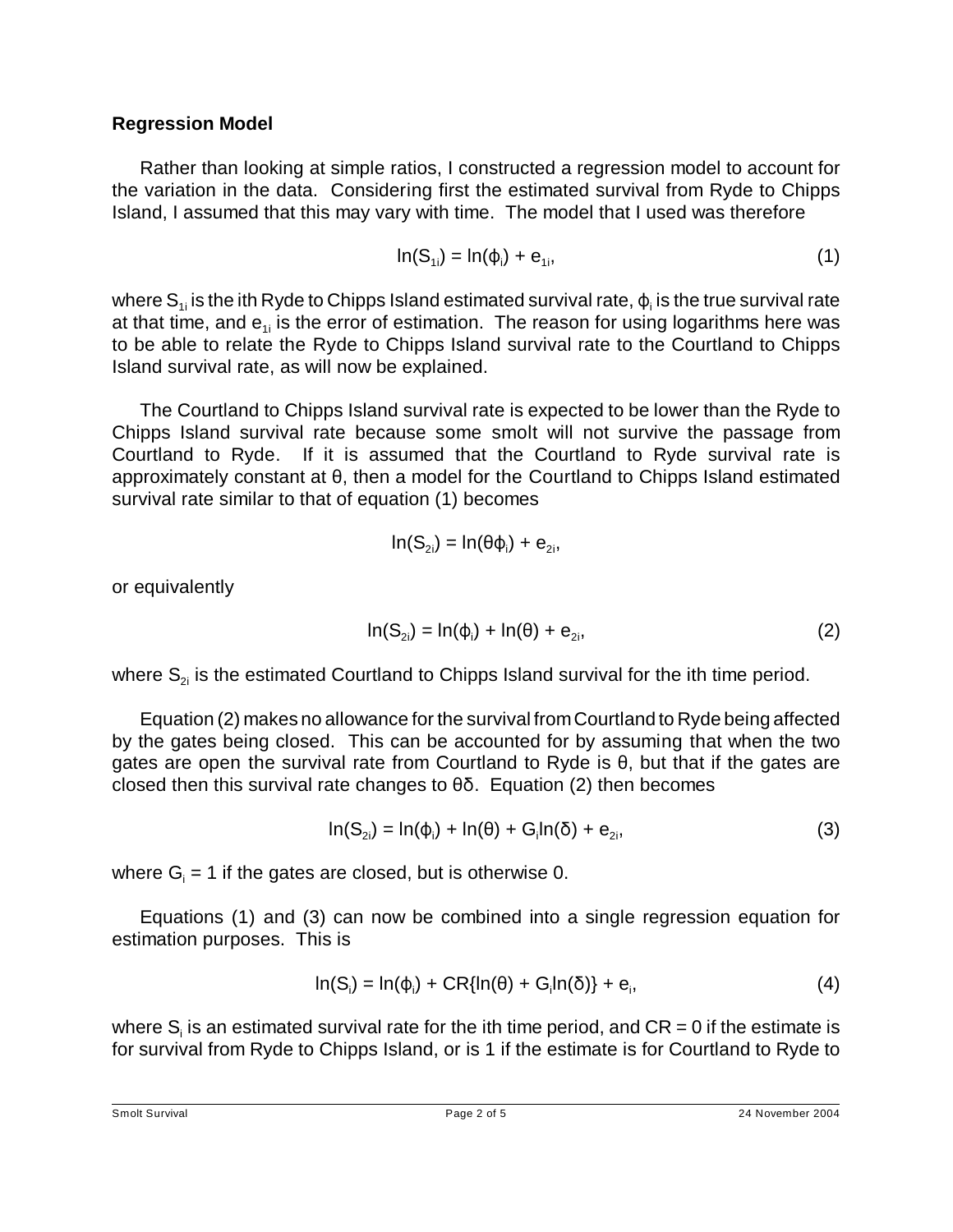Chipps Island. Then if  $CR = 0$  equation (4) is the same as equation (1), while if  $CR = 1$  it becomes equation (3).

What this means in effect is that the logarithms of survival rates are related to (1) a general survival factor with 13 levels,  $ln(\phi_1)$ ,  $ln(\phi_2)$ , ...,  $ln(\phi_{13})$ , one for each time period, (2) a survival factor  $ln(\theta)$  for Courtland to Ryde, which only applies for the Courtland to Chipps Island estimates, (3), and a gates closed factor  $In(\delta)$ , which only applies for the Courtland to Chipps Island estimates when the gates are closed. The regression data can then be written as shown in Table 1. In that table Surv1 indicates the 13 levels of the general survival factor, Surv2 indicates the presence of absence of the Courtland to Ryde survival factor, and Gate indicates the presence or absence of the gate closed factor.

# **Results**

The first model considered did not include an effect for the gates being closed. This gave a very significant fit ( $F = 4.38$  with 13 and 12 df,  $p = 0.008$ ), and accounted for 63.7% of the variation in the data. Adding in the gate effect did not give a significant improvement to the fit of the equation (F = 0.36 with 1 and 11 df,  $p = 0.563$ ), and the percentage of variation in the data accounted for was reduced to 61.7%. This model therefore provides no evidence of any effect of the gates being closed.

The standardized residuals in Table 1 are the differences between the estimated survival rates and the values given by the fitted equation (4), divided by the estimated residual standard deviation, for the model including an effect for the gates being closed. In general, standardized residuals should mostly be within the range from -2 to +2, and almost always within the range from -3 to +3. On this basis there are two large standardized residuals. These are for the 24/6/1988 survival period, for which the survival estimate from Courtland to Chipps Island was very low  $(S = 0.02, \ln(S) = -3.912)$  compared with the Ryde to Chipps Island survival estimate  $(S = 0.34, \ln(S) = -1.079)$ . Apart from these residuals, the model appears to give a reasonable fit to the data.

Table 2 shows the estimated parameters from the model. Of these, the Surv1 parameters are the ones that allow the Ryde to Chipps Island parameters to vary with time. The Surv2 parameter is the estimate of  $ln(\theta)$  in equation (4). This is equal to -0.664, and is significantly different from zero at the 5% level. The corresponding estimate of the survival from Courtland to Ryde is  $exp(-0.664) = 0.515$ .

The parameter Gate is the main one of interest. The estimate is 0.278, with a large standard error of 0.467. This estimate corresponds to  $\ln(\delta)$  in equation (4), so the estimate of  $\delta$  is exp(0.278) = 1.320. The estimate of ln( $\delta$ ) is not significantly different from zero (p  $= 0.563$ ), so the estimate of  $\delta$  is not significantly different from one. Using the t-distribution with 11 df, a 95% confidence interval for the true value of  $\ln(\delta)$  is -0.749 to 1.306. The corresponding limits for  $\delta$  are then exp(-0.749) = 0.473 to exp(1.306) = 3.691. It is very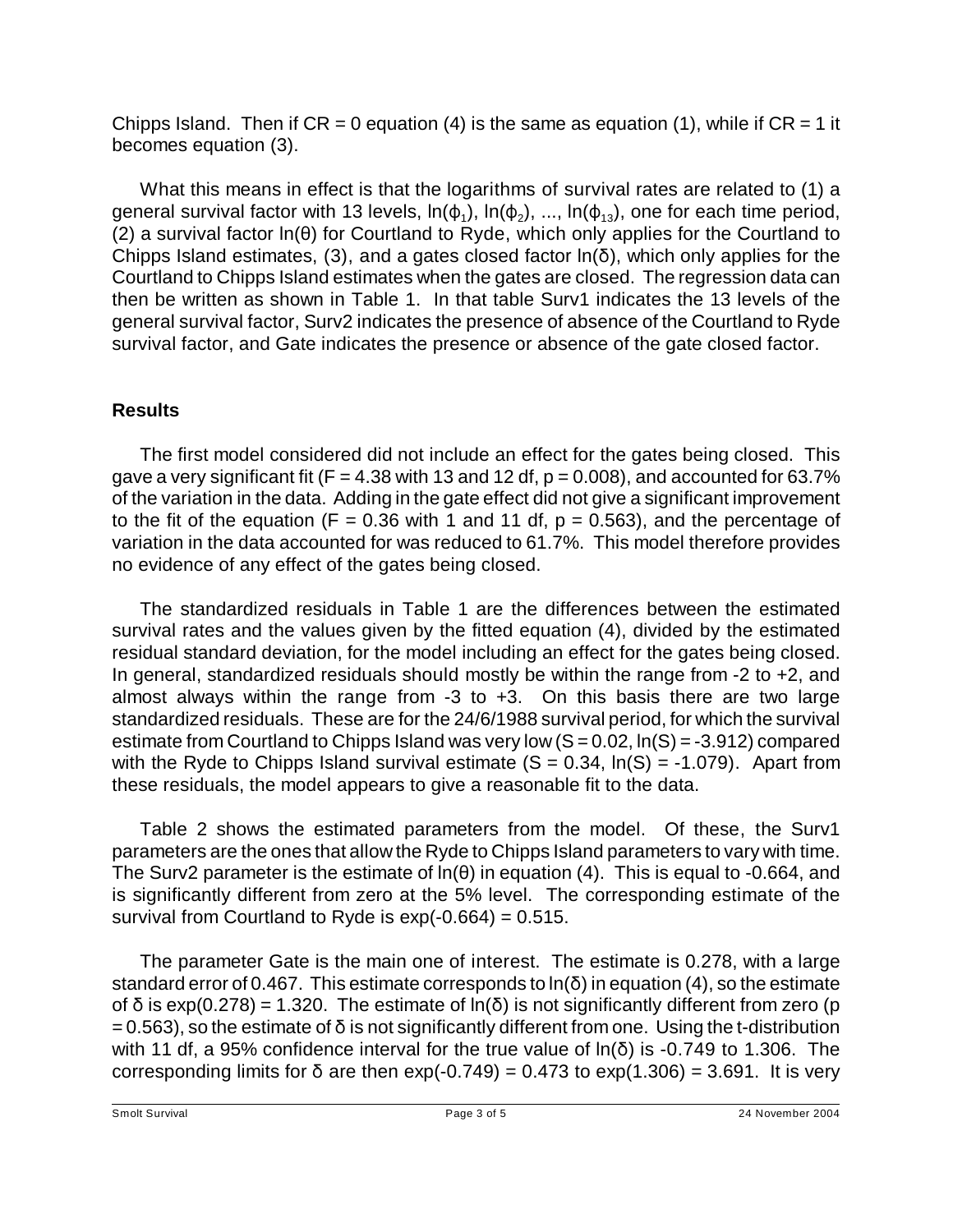clear that the available data are not sufficient to determine the true value of this parameter with any accuracy.

|            |      |          |       |                   |      |         | Std     | Fitted   |
|------------|------|----------|-------|-------------------|------|---------|---------|----------|
| Date       | Surv | LogS     | Surv1 | Surv <sub>2</sub> | Gate | Fit     | Res     | Survival |
| 16/05/1983 | 1.39 | 0.329    |       | 0                 | 0    | 0.46    | $-0.38$ | 1.58     |
| 16/05/1983 | 1.22 | 0.199    |       |                   |      | 0.07    | 0.38    | 1.07     |
| 11/06/1984 | 0.73 | $-0.315$ | 2     | 0                 | 0    | $-0.00$ | $-0.85$ | 1.00     |
| 11/06/1984 | 0.70 | $-0.357$ | 2     |                   | 0    | $-0.67$ | 0.85    | 0.51     |
| 10/05/1985 | 0.77 | $-0.261$ | 3     | 0                 | 0    | $-0.34$ | 0.21    | 0.71     |
| 10/05/1985 | 0.34 | $-1.079$ | 3     |                   | 0    | $-1.00$ | $-0.21$ | 0.37     |
| 27/05/1986 | 0.68 | $-0.386$ | 4     | 0                 | 0    | $-0.36$ | $-0.08$ | 0.70     |
| 27/05/1986 | 0.37 | $-0.994$ | 4     |                   | 0    | $-1.02$ | 0.08    | 0.36     |
| 28/04/1987 | 0.84 | $-0.174$ | 5     | 0                 | 0    | $-0.10$ | $-0.21$ | 0.90     |
| 28/04/1987 | 0.66 | $-0.416$ | 5     |                   | 1    | $-0.49$ | 0.21    | 0.61     |
| 01/05/1987 | 0.88 | $-0.128$ | 6     | 0                 | 0    | $-0.18$ | 0.14    | 0.84     |
| 01/05/1987 | 0.41 | $-0.892$ | 6     |                   | 0    | $-0.84$ | $-0.14$ | 0.43     |
| 03/05/1988 | 0.93 | $-0.073$ | 7     | 0                 | 0    | $-0.04$ | $-0.11$ | 0.96     |
| 03/05/1988 | 0.68 | $-0.386$ | 7     |                   | 1    | $-0.42$ | 0.11    | 0.66     |
| 06/05/1988 | 1.27 | 0.239    | 8     | 0                 | 0    | 0.29    | $-0.15$ | 1.34     |
| 06/05/1988 | 0.73 | $-0.315$ | 8     | 1                 | 0    | $-0.37$ | 0.15    | 0.69     |
| 21/06/1988 | 0.40 | $-0.916$ | 9     | 0                 | 0    | $-1.15$ | 0.70    | 0.32     |
| 21/06/1988 | 0.17 | $-1.772$ | 9     |                   | 1    | $-1.54$ | $-0.70$ | 0.22     |
| 24/06/1988 | 0.34 | -1.079   | 10    | 0                 | 0    | $-2.16$ | 2.96    | 0.11     |
| 24/06/1988 | 0.02 | $-3.912$ | 10    |                   | 0    | $-2.83$ | $-2.96$ | 0.06     |
| 02/05/1989 | 1.20 | 0.182    | 11    | 0                 | 0    | 0.34    | $-0.42$ | 1.40     |
| 02/05/1989 | 0.84 | $-0.174$ | 11    |                   | 0    | $-0.33$ | 0.42    | 0.72     |
| 02/06/1989 | 0.48 | $-0.734$ | 12    | 0                 | 0    | $-0.56$ | $-0.47$ | 0.57     |
| 02/06/1989 | 0.35 | $-1.050$ | 12    |                   | 0    | $-1.22$ | 0.47    | 0.29     |
| 15/06/1989 | 0.16 | $-1.833$ | 13    | 0                 | 0    | $-1.34$ | $-1.34$ | 0.26     |
| 15/06/1989 | 0.22 | $-1.514$ | 13    |                   | 0    | $-2.01$ | 1.34    | 0.13     |

Table 1 The regression data, fitted values for the logarithms of survival rates from the regression analysis (Fit), standardized residuals from the regression (Std Res), and the fitted estimates of survival rates.

#### **Discussion**

The above analysis assumes that all of the original survival rates estimated by markrecapture methods are about equally reliable, i.e. have about the same variance. It is possible that this is not the case because of variation in the number of marked and/or recovered fish. Different variances could be allowed for in the regression analysis, but it seems unlikely that this would change the results much.

The analysis makes it possible to estimate the effect of closing the Delta Cross Channel gates in terms of a factor that multiplies the survival rate from Courtland to Ryde. This estimated factor is not significantly different from 1.0, and the 95% confidence interval for the true value of the factor is 0.47 to 3.69. The main conclusion from the analysis